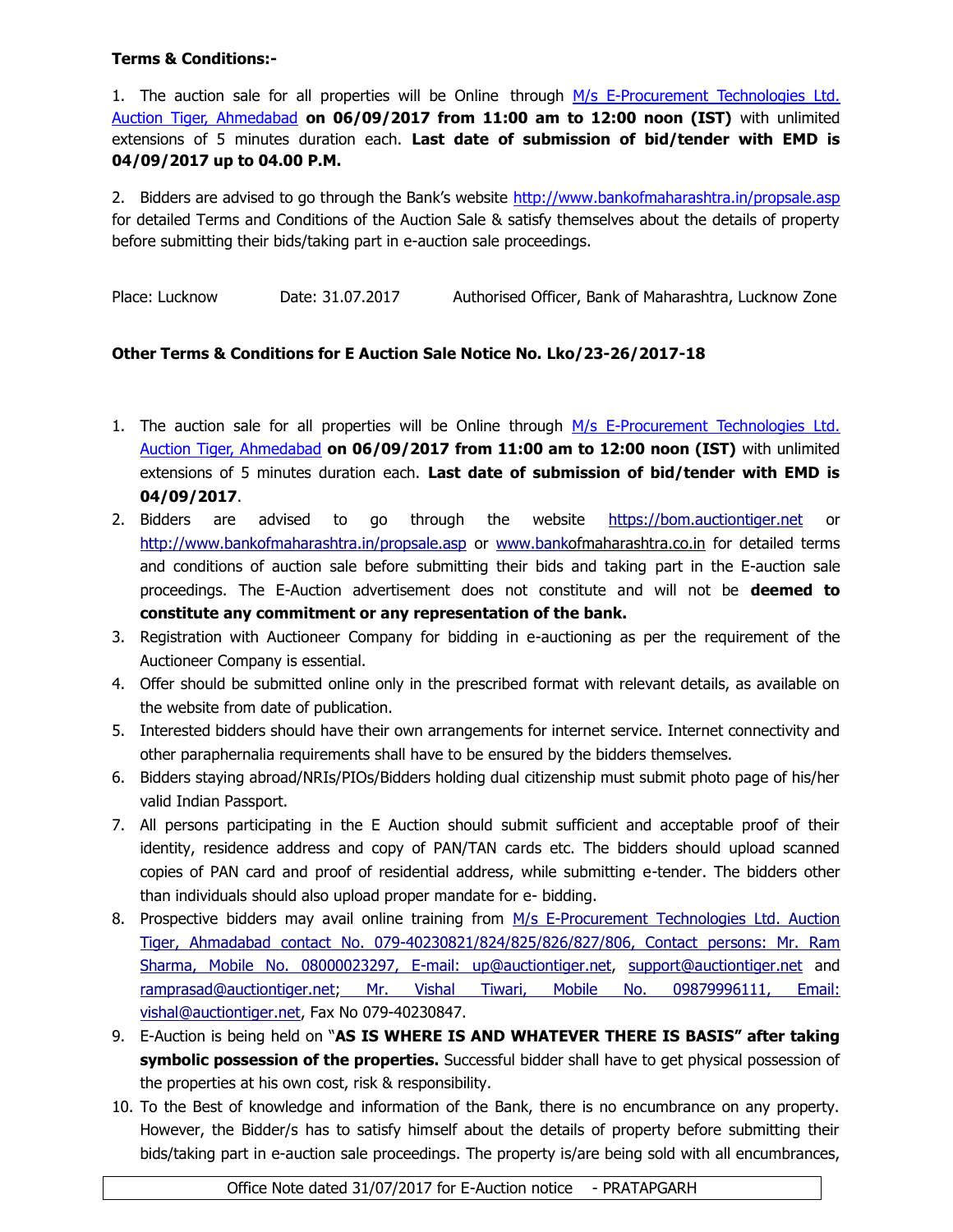if any. **The bidder/ purchaser should make their own inquiries regarding any statutory liabilities, arrears of tax, claims etc. by themselves before making the bid as it will be responsibility of the purchaser to pay at his cost & expenses.** The Bank, does not undertake any responsibility to procure any permission/license, NOC, etc. in respect of the property offered for sale or for any dues like outstanding water/service charges, transfer fees, electricity dues, dues of the Municipal Corporation/ local authority/ Co-operative Housing Society or any other dues, taxes, levies, fees,/transfer fees if any, in respect of and/or in relation to the sale of the said property.

- 11. The intending purchasers can inspect the property/ies with prior appointment at his / her expenses **from 21/08/2017 to 25/08/2017 between 12.00 P.M. to 4.00 PM**. For prior appointment, please contact to the concerned Branch.
- 12. Earnest Money Deposit (EMD) shall be remitted through RTGS/NEFT to the credit of "AUTHORISED OFFICER BANK OF MAHARASHTRA MARC LUCKNOW" Current A/c No. 60162142319 with Bank of Maharashtra, Vikas Nagar, Lucknow Branch, IFSC code: MAHB0001281 before submitting the tender online. The said EMD shall be adjusted towards final bid amount in the case of highest bidder. In respect of other/unsuccessful bidders the EMD will be refunded without interest through RTGS/NEFT to the account from which it is received.
- 13. A copy of the tender form along with the enclosures submitted online (also mentioning the UTR No. and the account number through which EMD is remitted) shall be forwarded to the Chief Manager ARC, Bank of Maharashtra, Zonal Office Lucknow **so as to reach on or before 04/09/2017 up to 04.00 p.m.**
- 14. Bidders may give offers either for one or for all the properties. In case of offers for more than one property bidders will have to deposit the EMD for each property separately.
- 15. Bidders shall improve their offers in multiple of Rs. 10,000/- (Rs. Ten Thousand Only) during online bidding for property/ies.
- 16. Highest bid will be provisionally accepted on "subject to approval" basis and the highest bidder shall not have any right/title over the property until the sale is confirmed by the Authorised Officer.
- 17. The successful bidder shall have to deposit 25% of the purchase amount (including Earnest Money already paid), immediately on closure of the e-auction sale proceedings on the same day in the mode stipulated in **clause 12** above. The balance of the bid amount shall have to be deposited on or before the 15<sup>th</sup> day of confirmation of Sale in the same mode and in the same  $A/c$  as mentioned above in Clause No. 12.
- 18. On confirmation of the sale by the Bank and compliance of the terms of payment, the Authorized officer shall issue a certificate of sale of the said property in favor of the successful bidder/purchaser in the form given in Appendix V to Enforcement of Security Interest Rules. The sale certificate shall be issued only in the same name in which the tender is submitted.
- 19. The successful bidder would bear all the charges/fees payable for conveyance such as stamp duty, registration fee or any other cost as applicable as per the law. Payment of all statutory/non statutory dues, taxes, rates, assessments, charges fees etc. will be the responsibility of the successful bidder only.
- 20. In the event of any default in payment of any of the amounts, or if the sale is not completed by reason of any default on the part of the successful bidder, the Bank shall be entitled to forfeit all the monies till then paid by the successful bidder and put up the property in question for resale/disposal in its absolute discretion, and the defaulting successful bidder shall forfeit all claim to the property or to any part of the sum for which it may be subsequently sold.
- 21. The Bank has the absolute right and discretion to accept or reject any bid or adjourn / postpone / cancel the sale / modify any terms and conditions of the sale without any prior notice and assigning any reason.